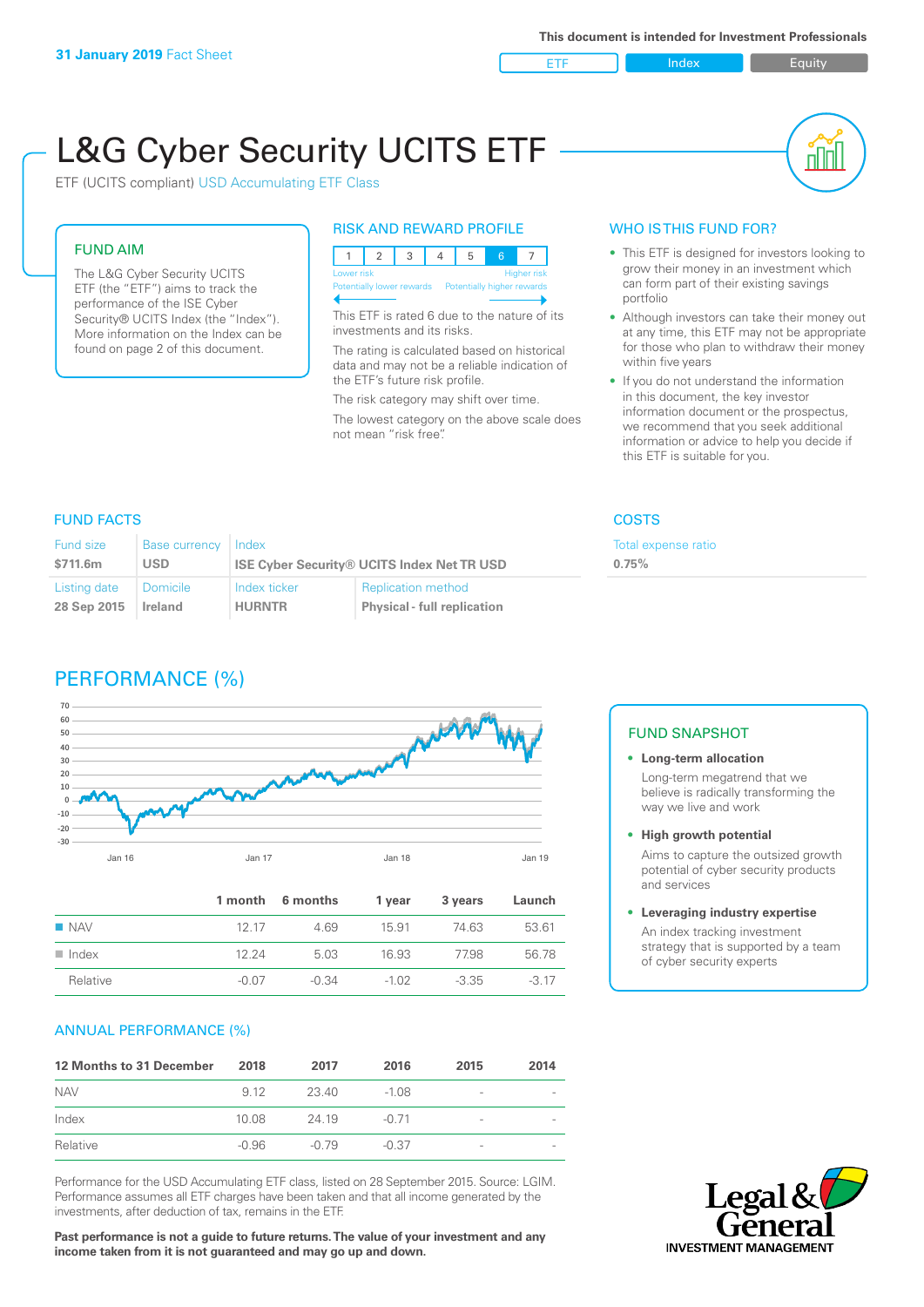# L&G Cyber Security UCITS ETF

ETF (UCITS compliant) USD Accumulating ETF Class

#### INDEX BREAKDOWN

The breakdowns below relate to the Index. The ETF's portfolio may deviate from the below. All data source LGIM unless otherwise stated. Totals may not sum to 100% due to rounding.

| <b>SECTOR (%)</b>                     |             | <b>CURR</b>                                                        |
|---------------------------------------|-------------|--------------------------------------------------------------------|
| Information Technology<br>Industrials | 94.8<br>5.2 | <b>USD</b><br><b>JPY</b><br><b>GBP</b><br>SEK<br>KRV<br><b>EUR</b> |
|                                       |             |                                                                    |

M RENCY (%)  $\blacksquare$  JPY 6.4  $\blacksquare$  GBP 5.1  $S$ EK 4.7  $\blacksquare$  KRW 2.2  $\blacksquare$  EUR 1.1

80.5

■ Top 10 constituents 34.8% Rest of Index 65.2% No. of constituents in Index 44

#### TOP 10 CONSTITUENTS (%)

| <b>Fingerprint Cards</b> | 47  |
|--------------------------|-----|
| FFRI                     | 3.7 |
| Rapid7                   | 3.6 |
| Proofpoint               | 3.4 |
| Splunk                   | 3.3 |
| Cyberark                 | 3.3 |
| ForeScout Technologies   | 3.3 |
| Qualys                   | 3.2 |
| Palo Alto Networks       | 3.2 |
| nespan                   | 31  |
|                          |     |

#### INDEX DESCRIPTION

The Index aims to track the performance of a basket of stocks of companies that are actively engaged in providing cyber security technology and services.

The Index is comprised of companies which are publically traded on various stock exchanges around the world that generate a material proportion of their revenues from the cyber security industry. The industry is deemed to be comprised of companies in the following two subsectors: (1) Infrastructure Providers that develop hardware and software for safeguarding internal and external access to files, websites and networks; and (2) Service Providers that provide consulting and secure cyber-based services.

A company is only eligible for inclusion in the Index if it is of a sufficient size (determined by reference to the total market value of its shares) and it is sufficiently "liquid" (a measure of how actively its shares are traded on a daily basis).

Within the Index, the weights allocated to the Infrastructure Provider and Service Provider subsectors are determined by reference to the relative size of each sector (i.e. the total market value of the shares of all companies within each subsector). Initially, the companies are equally weighted within each subsector. However, an adjustment to the weights is made if any company falls short of a liquidity test that is applied to each company individually.

#### INVESTMENT MANAGER

GO ETF Solutions LLP is the investment manager for each of the exchange traded funds (ETFs) issued by Legal & General UCITS ETF Plc and is responsible for the day-to-day investment management decisions for this ETF. The team is highly experienced with respect to all aspects relating to the management of an ETF portfolio, including collateral management, OTC swap trading, adherence to UCITS regulations and counterparty exposure and monitoring.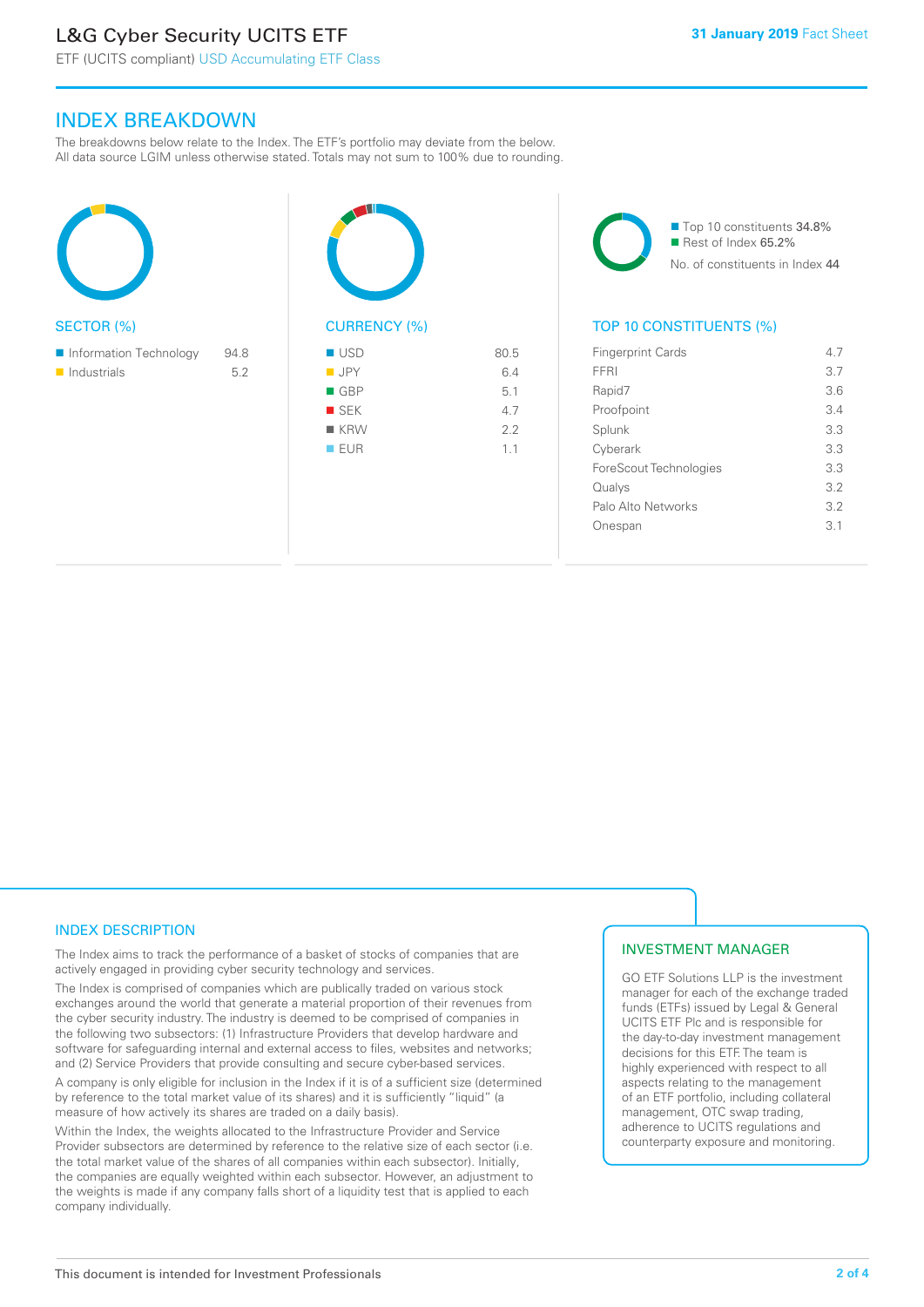# L&G Cyber Security UCITS ETF

ETF (UCITS compliant) USD Accumulating ETF Class

#### KEY RISKS

- An investment in the ETF involves a significant degree of risk. Any decision to invest should be based on the information contained in the relevant prospectus. Prospective investors should obtain their own independent accounting, tax and legal advice and should consult their own professional advisers to ascertain the suitability of the ETF as an investment.
- The value of the shares in the ETF is directly affected by increases and decreases in the value of the Index. Accordingly the value of a share in the ETF may go up or down and a shareholder may lose some or the entire amount invested.
- The ETF's ability to closely track the Index will be affected by its ability to purchase and/or sell the Index constituents and any legal or regulatory restrictions or disruptions affecting them.
- The ETF's ability to closely track the Index will also be affected by transaction costs and taxes incurred when adjusting its investment portfolio generally and/ or to mirror any periodic adjustments to the constituents of the Index. There can be no certainty that ETF shares can always be bought or sold on a stock exchange or that the market price at which the ETF shares may be traded on a stock exchange will reflect the performance of the Index.
- The ETF is subject to the risk that third party service providers (such as a bank entering into swaps with the ETF or the ETF's depositary) may go bankrupt or fail to pay money due to the ETF or return property belonging to the ETF.
- As the Index includes micro, small and medium-sized publicly traded companies, the ETF is subject to the risk that such companies may be more vulnerable to adverse business or economic events and greater and more unpredictable price changes than larger companies or the stock market as a whole.
- The ETF is subject to the risks associated with technology-focused companies and are particularly vulnerable to rapid developments in technology (which may leave their products out-of-date), government regulation and competition from domestic and foreign competitors who may have lower production costs. Such companies may also have difficulties establishing and maintaining patents, copyrights, trademarks and trade secrets relating to their products which could negatively affect their value.

For more in[form](https://www.lgimetf.com/)ation, please refer to the key investor information document on our website M

#### TRADING INFORMATION

| <b>Exchange</b>           | <b>Currency ISIN</b> |                     | <b>SEDOL</b>   | <b>Ticker</b> | <b>Bloomberg</b> |
|---------------------------|----------------------|---------------------|----------------|---------------|------------------|
| London Stock Exchange USD |                      | IE00BYPLS672        | BYPLS67        | <b>USPY</b>   | USPY IN          |
| London Stock Exchange GBP |                      | IE00BYPLS672        | BYRGP36        | <b>ISPY</b>   | <b>ISPY IN</b>   |
| Borsa Italiana            | EUR                  | <b>IFOORYPLS672</b> | <b>BYV7098</b> | <b>ISPY</b>   | <b>ISPY IM</b>   |
| Deutsche Börse            | EUR                  | DE000A14ZT85        | <b>BYN2022</b> | <b>USPY</b>   | <b>USPY GY</b>   |
| <b>SIX Swiss Exchange</b> | <b>CHF</b>           | IE00BYPLS672        | <b>RYSXHT6</b> | <b>ISPY</b>   | <b>ISPY SW</b>   |
| NYSE Euronext             | FUR                  | IF00BYPLS672        | BE33SD9        | ISPY          | ISPY NA          |

The currency shown is the trading currency of the listing.



#### SPOTLIGHT ON LEGAL & GENERAL INVESTMENT MANAGEMENT

We are one of Europe's largest asset managers and a major global investor, with assets under management of £984.8 billion (as at 30 June 2018). We work with a wide range of global clients, including pension schemes, sovereign wealth funds, fund distributors and retail investors.

Assets under management include derivative positions and assets managed by LGIMA, an SEC Registered Investment Advisor.

#### COUNTRY REGISTRATION



#### TO FIND OUT MORE

Visit **lgimetf.com**



#### **Index Disclaimer**

Nasdaq, Inc. and its respective affiliates do not guarantee the accuracy and/or the completeness of the ISE Cyber Security® UCITS Index (the "Index") or any data included therein and Nasdaq, Inc. and its respective affiliates shall have no liability for any errors, omissions, or interruptions therein. Nasdaq, Inc. and its respective affiliates make no warranty, express or implied, as to results to be obtained by the adviser, owners of the ETF, or any other person or entity from the use of the Index or any data included therein. Nasdaq, Inc. and its respective affiliates make no express or implied warranties, and expressly disclaim all warranties, of merchantability or fitness for a particular purpose or use with respect to the Index or any data included therein. Without limiting any of the foregoing, in no event shall Nasdaq, Inc. or its respective affiliates have any liability for any lost profits or indirect, punitive, special or consequential damages or losses, even if notified of the possibility of such damages.